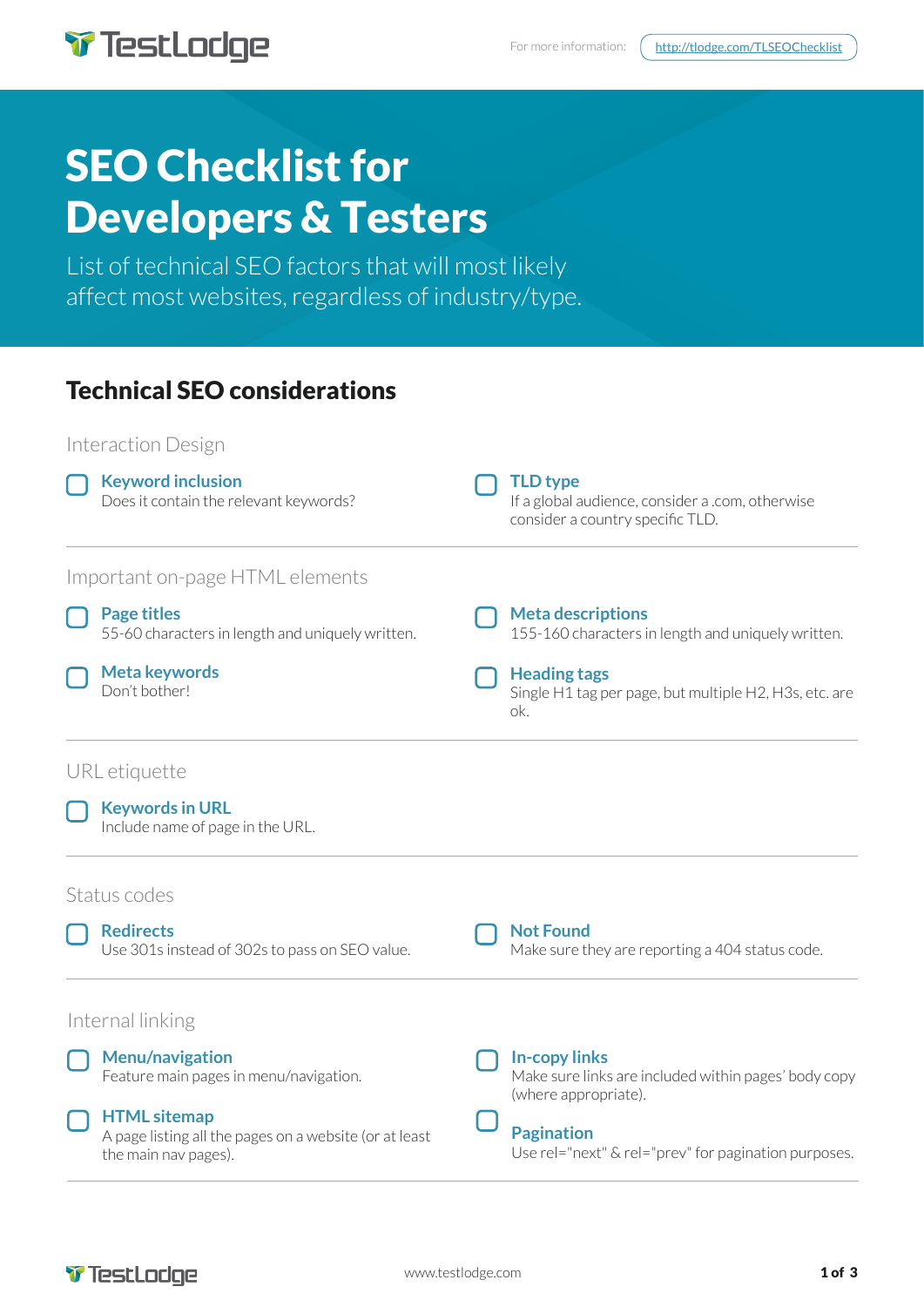### Rich snippets and structured data

#### **Structured data**

such as Schema.org - can be used to generate rich snippets in search engines.